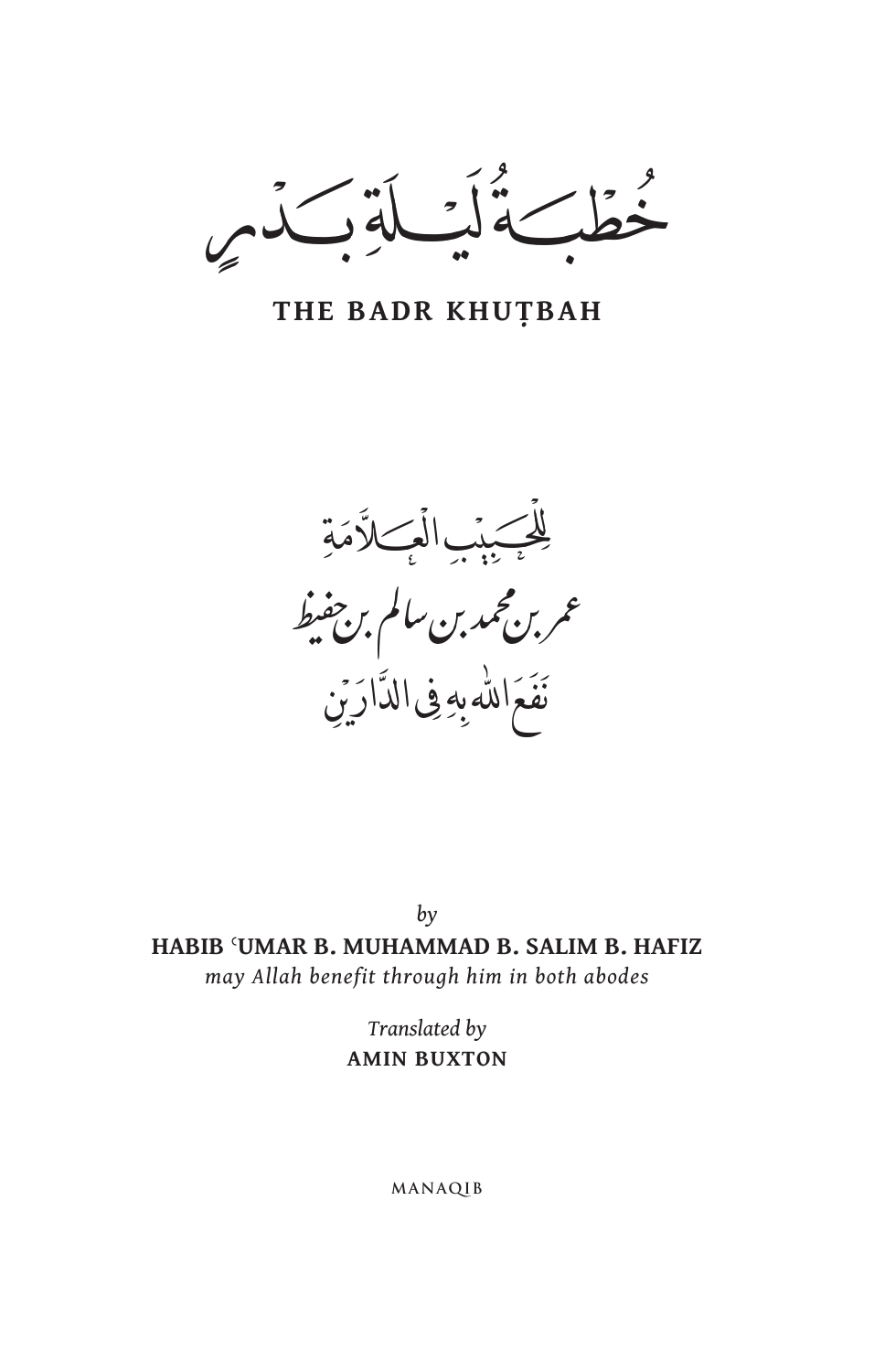# *In the name of Allah the Most Compassionate, the Most Merciful*

ALL PRAISE BE TO ALLAH, WHO ORIGINATED ALL<br>things and brought them into existence; Who created and fashioned all things; Who decreed and ordained all things; Who arranged and ordered all things; Who chose to bring forward certain things and to delay others; Who chose to hide certain things and manifest others; Who chose to reveal certain things and conceal others; Who chose to unveil certain things and veil others; Who purifies and cleanses whoever He wishes; Who chooses and selects whoever He wishes; Who clarifies and enlightens; Who guides and facilitates; Who forbids and commands; Who encouraged certain things and cautioned against others; Who warned and gave good tidings on the tongue of His Beloved, the Most Pure, the Chosen One from the tribe of Mudar.

#### $\gamma$

He is the One Who singled out the most splendid month, Ramaḍān the illuminated, and singled out the Seventeenth Night for a vast portion of His bounty. The following day He made manifest His absolute victory and bestowed His complete support upon His Beloved, whose character is most sweet, our Master Muhammad, the one whose face shines. May Allah's prayers, peace and blessings be upon him, his Family, the pure people of his Household and his noble Companions, the Emigrants and the Helpers, especially those who were present at Badr and those that follow them upon the straightest of paths until the Day of Gathering.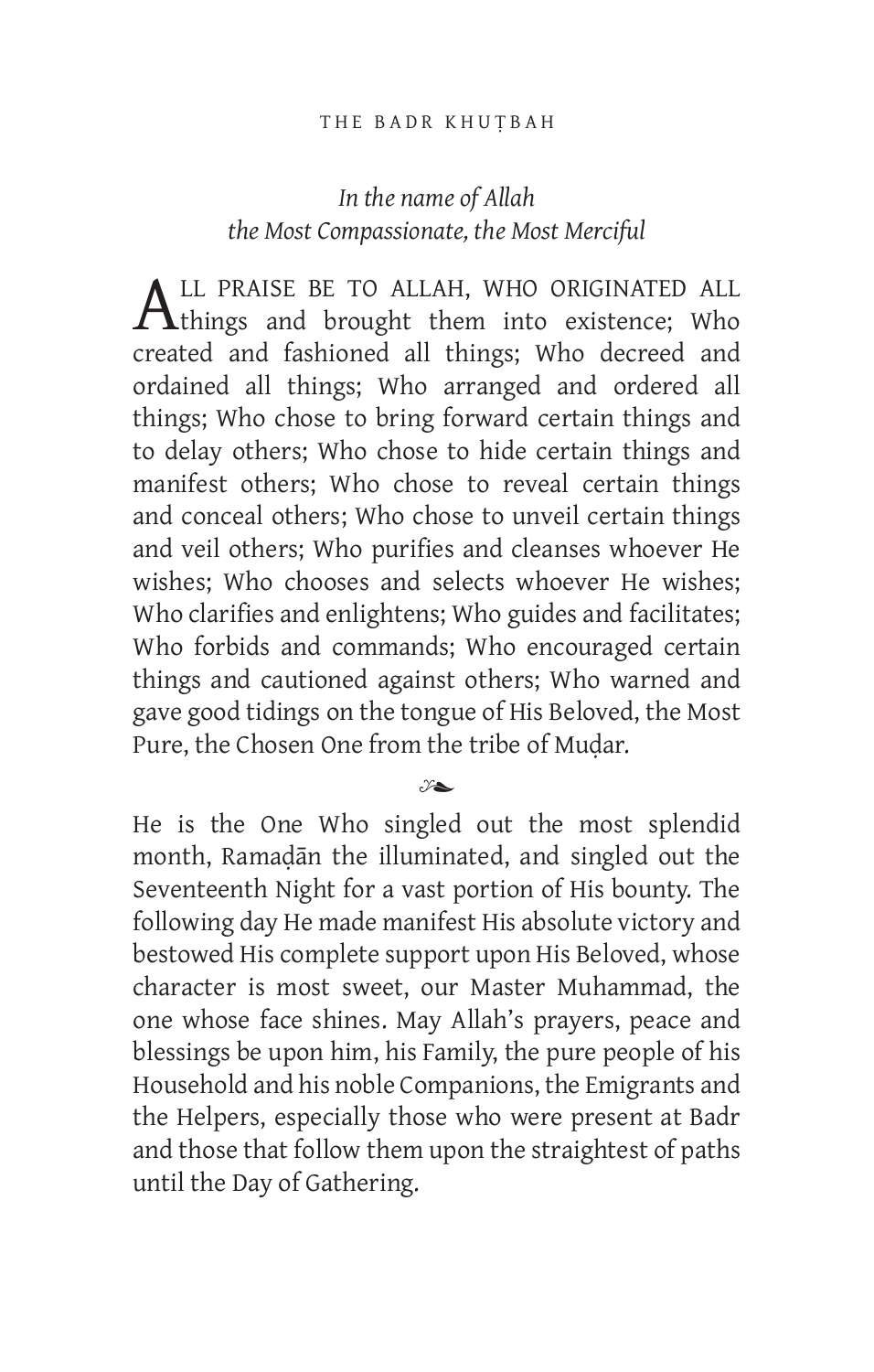خُطْكَةُلَيْلَةِكَدْم

بشب

ٱكْذَٰلِلّٰهِ الَّذِي أَبَدَعَ وفَطَرٍ ، وخَلَقَ وَصَوَّرٍ ، وقَضَى وَقَدَرٍ ، وَمَ تَّبَ ودَبَّر ، وَقَدَّمَواْ خَّر ، وَأَبْطَنَ وأَظْهَرَ ، وَأَبْدَى وَأَضْمَرَ ، وَكُنَّفَ وَسَتَرٍ ، وَصَفَّى وِطَهَّرٍ ، وَاصْطَفَى وَتُخَيِّرُ ، وَبَنَّ وَبِصَّرٍ ، وَهَدَى وَيَسَّرٍ ، وَنَهَى وَأَمَرٍ ، وَمَئِّبَ وَحَذَّرٍ ، وَأَنْذَرَ وبَشِّر ، عَلَى لِسَانِ حَبِيْبِهِ الْأَطْهَرِ ، ٱلْمُصْطَفَى مِنْ مُضَرِ ،

واخْتَصَّ الشَّهْرَ الْأَغَرِ ، رَمۡضَانَ الۡأُنۡوَرِ ، وخَصَّ بِعَظِيۡرِمِنۡ فَضْلِهِ الْأُوْفَرِ ، لَيَلَةَ السَّابِعِ عَشَرٍ ، أَبَدَى صَبِيْحَتَهَا عَلَمَ نَصْرِهِ الْمُؤَمِّرَ رِ ، وتَأْيَدِهِ الْأَكْبَرِ ، كِجَيْبِهِ الْأَعْطَرِ ، سَيّدِنامُجَّدِذِي اتْجَبَيْنِالْأَزْهَرِ ، صَلَّ إِللَّهُ وَسَلَّمَ وَبَارَكَ عَلَيْهِ وَعَلِى آلِهِ وَأَهْل بَنْتِهِ الْمُطَهَّرِ ، وَأَصْحَابِهِ الْكِرَامِ مِمَّنْهَاجَرَوَنَصَرٍ ، خُصُوۡصاً مَنْ بِبَذَرِحَضَرٍ ، ومَنْ تَبِعَهُمْعَلِيَّأَقْوَمِ السِّيَرِ ، إِلَى يَوَمِ لِلْحَشْرِ ،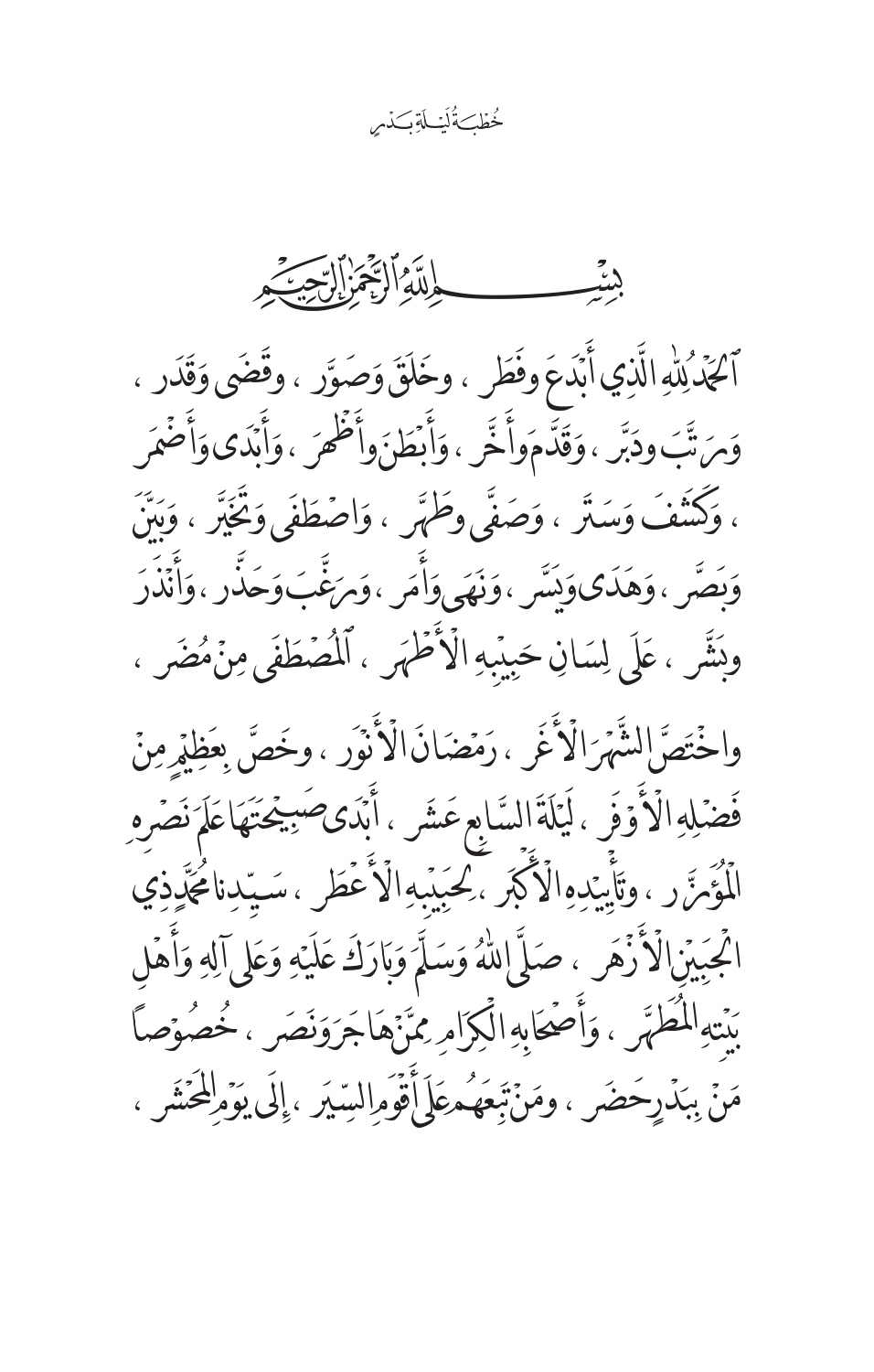We bear witness that there is no deity save Allah alone. He has no partners. Allah is most great! We bear witness that our Master Muhammad the Most Pure is His slave and messenger. O Allah, bestow prayers, peace, blessings and honour upon him—O Living, O Self-Existing, O Beneficent—and upon his pure Family and great Companions; prayers as numerous as all things manifest and concealed; prayers which purify and cleanse the heart and guide it and illuminate it; prayers through which the Ummah is rectified, evil is deflected, all impurities are removed, the banner of truth is raised, and the oppressors and disbelievers are crushed.

## $x^2$

To proceed: O people of faith, most of the days and nights of the month of Ramaḍān, the month of mercy and forgiveness, of salvation from the Fire, have passed by in succession. They have passed by and each of you is in a different state; a different degree of progress and readiness. Now the eve of the Day of Discrimination has approached, the day on which the two forces met. It is an event which brings good tidings to everyone who is truthful and honours the covenant of his Lord and is a reminder and a warning to everyone who is heedless and fails to honour that covenant.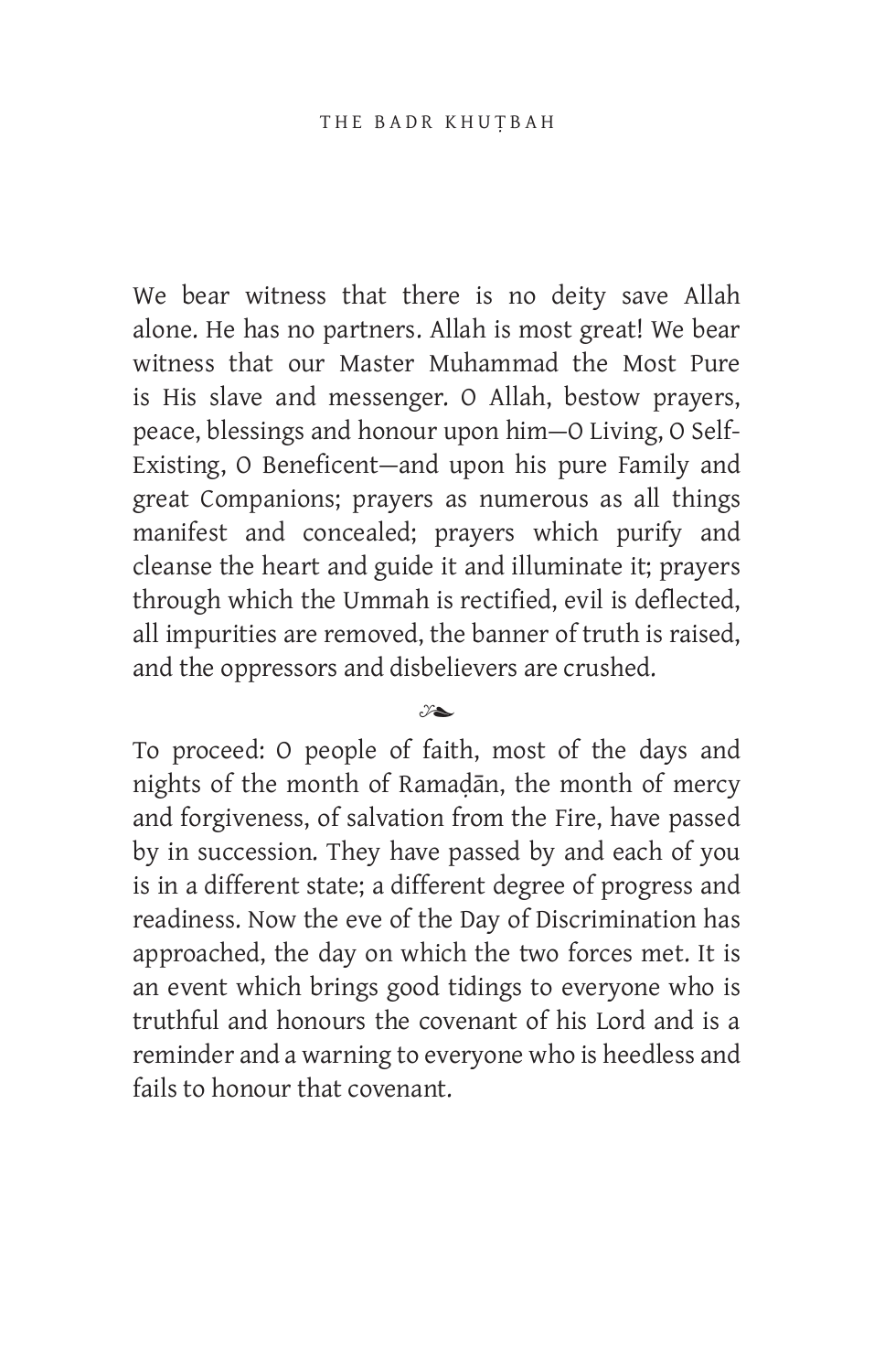خُطْكَةُلَيْلَةِكْدَ

وَنَشَهَدُاًنَّ لَا إِلَهَ إِلَّا اللَّهُ وَحَدَهُلَا شَرِيكَ لَهُ وَاللَّهُ أَكْبَر ، وَنَشَهَدُ أَنَّ سَبّدَنا مُجَدًّا عَبْدُهُ وَرَسُوۡلُهُ الۡأَظۡهَرَ ، ٱللَّـٰمَ صَلّ وَسَلِّمَ وبَارِكْ وَكَرِّمْ عَلَيْهِ يَاحَيُّ يَاقِيُّومُ يَابَر ، وَعَلَى آلِهِ الْأَطْمَارِ وَصَحَبْهِ الْغُرَرِ ، عَدَدَكُلِّ ظَاهِروَمُضْمَر ، صَلاَةً يَتَصَفِّى بِهَا الْقَلْبُ وَيَتَطَهَّر ، وَيَسْتَضِيءُوَيَتَوَّر ، وَيَصَلْحُ بِهَاشَأَنُ الْأُمَّةِ وَيُعَمَّر ، وَتُكَفَّى بِهَاكُلَّ شَرٍ ، وَيُجَلِّى إِلزَّانُ وَيَنْزَاحُ الْكَدَرِ ، وَتَعْلُورَايَةُ الْمَتِّيّ وَتُنْصَر ، وَيُقْمَعُهُنَّ طَغَى وَكَفَر ، أَمَّابَعَدُ: فَيَاأَهْلَالَإِيمَانِ ، لَقَدْمَضَىعَلَيْكُرُمِنْشَهْرِمِهَضَانِ ، شَهْرِ الرَّحْمَةِ وَالْغُفْرَانِ ، وَالْعِتْقِ مِنَ النِّيْرَانِ ، وَانْقَضَىعَلَيْكُمْ فِي تَوَالُ ، أُڪَثَرُاً يَامِهِ واللَّيَال ، مَرَّتْ بِكُمْ وَأَنْذُ عَلَى أَصْنَافٍ فِي الْأَخْوَالِ ، وتَنَوُّعِ فِي مَرَاتِبِ الْإِقْبَالِ ، وَهَيْئَاتِ الْإِسْتِقْبَال ، وَوَاجَهَكُمْ الْآَنَ لَيْلَةُ الْفُرْقَانِ ، وَبِوَمَ الْتَقَىٰ الْجَمْعَانِ ، وَإِنَّهَا لَّذِكَرَى، تَجَلُّ لِكُلِّصَادِقٍ مُوفٍ بِعَهْدِرَبِّهِ بِشَرَى ، وَلِكُلِّ نَاكِثٍ مُتَغَافِلِ مُذْرًاونُذْرًا ،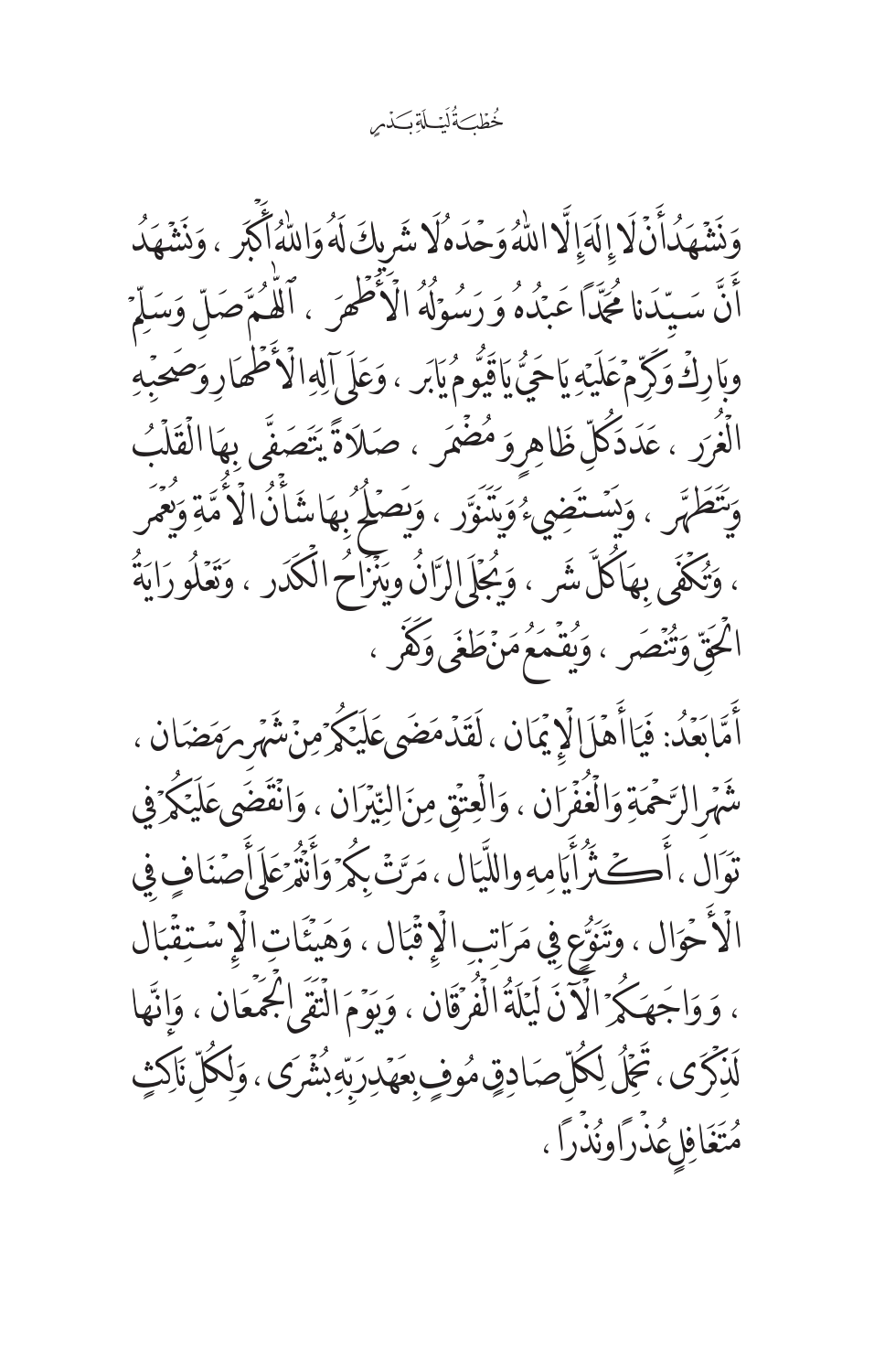So reflect deeply upon these meanings, for the two forces represent the two groups on the Last Day: *a group will be in Paradise and a group will be in the Inferno*. The Qurʿān expressed this when it mentioned: *these two opponents*. What difference is there between the two groups other than aims and objectives, beliefs and intentions, character traits and qualities? What difference is there between them other than belief and disbelief, filth and purity? These are the things that lead to victory or loss, entry to Paradise or the Fire and the pleasure or wrath of the Compeller.

 $x^2$ 

O believer, scrutinise your aims and objectives, your beliefs and intentions, your character traits and qualities. Ask yourself to which of the two groups you are closest, and to which of them you belong. If you do not correct your aims and objectives, strengthen your beliefs and rectify your intentions, and refine your character and attributes in these glorious days and magnificent nights, when will you do so? When will you join the people of success? When will you leave behind your wrongdoings and wipe your slate clean?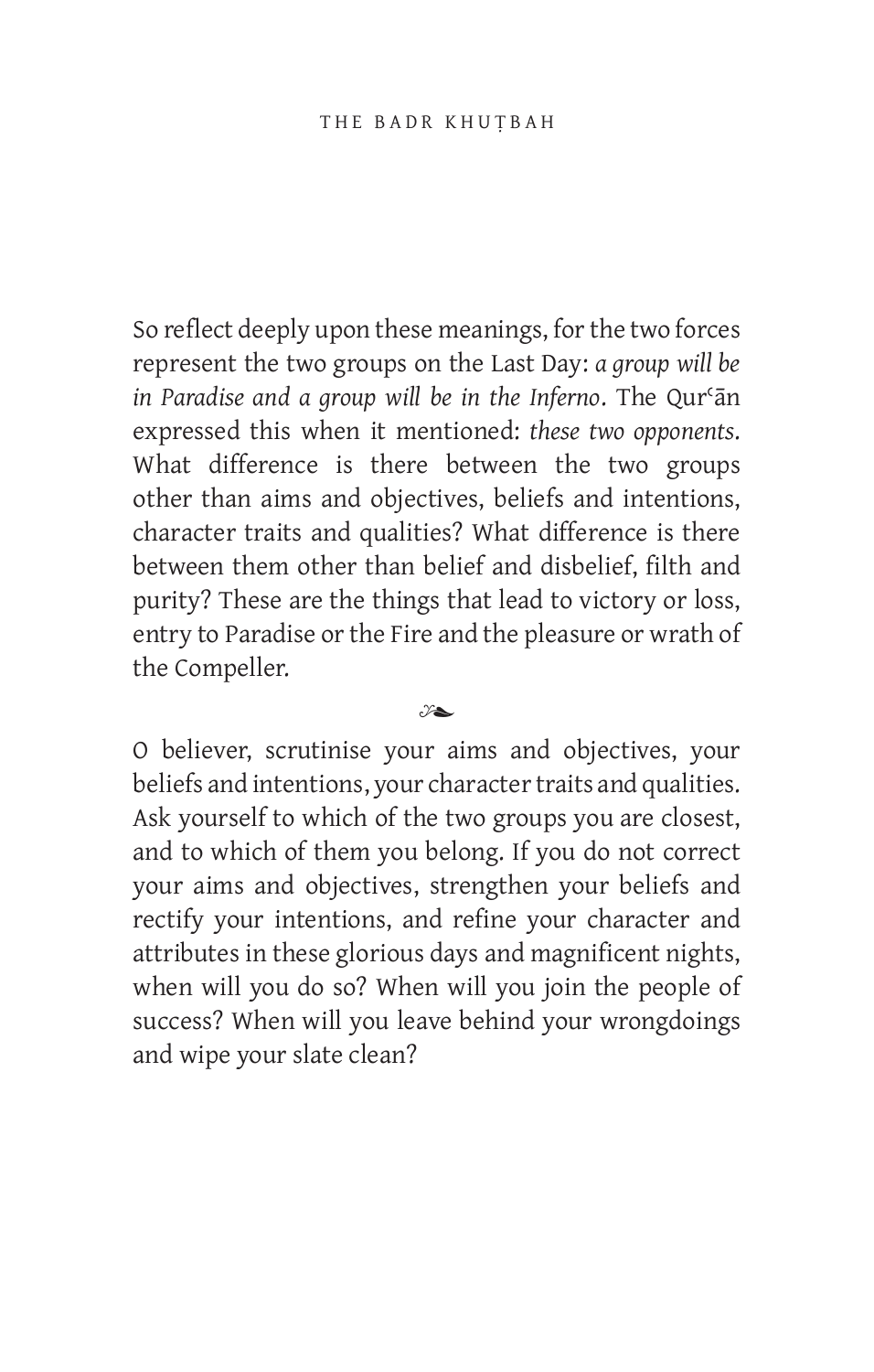خُطْكَ ُلَيْــلَةِ كَذْم

فَتَفَكَّرُواْ وَتَأْمَّلُواْ بِامْعَان ، فِي حَقَائِقِ هَذِهِ الْمَعَان ، فَإِنَّ الْجَمْعَيْنِ ، مَظْهَرُ الْفَرِيقَيْنِ ، فِي يَوْمِ الْمَصِيرِ ﴿وَفِيٌّ فِي الْجَنَّةِ وَفَرِيقٌ فِي السَّعِيرِ﴾ وَعَنۡ ذَٰلِكَ عَبَّرَالۡقُرۡٓان ، بِقَوۡلَهِ ﴿هَٰذَانِ خَصْمَانٌ؟ وَهَلْ بَيْنِ الْفَرِيقَيْنِ ۚ إِلَّا مَقَاصِدُ وَوجّهَات ، وَعَقَيدَةٌ وَنات، وَأَخَلَاقٌ وَصِفَات، وَهَلَ بَيْنَهُمَاإِلَّا إِيمَانٌ وَكُفْرٍ ، وَقَذَارَةٌ وَطُهْرٍ ، تَرَتَّبَ عَلَيْهَاالْفَوْزُ وَاثْخُسْرٍ ، وَدُخُوَلُ اتْجِنَّةِأُوالنَّارِ ، وَمِرْضُوَانُ أَوْسَخَطُ اتْجِبَّارِ ،

فَانْظُرْ أَيْهَا الْمُؤْمِنُ إِلَى مَا عِنْدَكَ مِنْ مَقَاصِدَ وَوِجْهَاتٍ ، وَعَقِيْدَةٍ وَنِيَّاتٍ ، وَأَخْلَاقٍ وَصِفَاتٍ ، إِلَى أَيِّ الْفَرِيقَيْنِأَنْتَ أَقْرَب ، وَإِلَى أَيْهِمَا أَنْتَ بِذَلِكَ تُنْسَب ، وَإِنْ لَمَرْ يَتَمَّ تَصَحِّيَهُ مَقَاصِدِكَ وَوجْهَاتِك، وَتَقُوبَةُ عَقِيْدَتِكَ وِنِيَاتِك، وَتَهَذِيَبُ أَخْلَاقِكَ وَصِفَاتِكَ، فِي هَذِهِ الْأَيَّامِ الزَّهِيَّة ، وَاللَّيَالِي الْبَهِيَّة ، فَمَتَى يَاهَذَا يَكُونُ الْإِصْلاَحِ ، ومَتَى لَلْمَتَى بِرَكْبِ الْفَلاَحِ ، وَمَتَى ثُقَلِمُ عِنَالزَّلَّاتِ، وتُصَفِّى الصَّفَاتِ،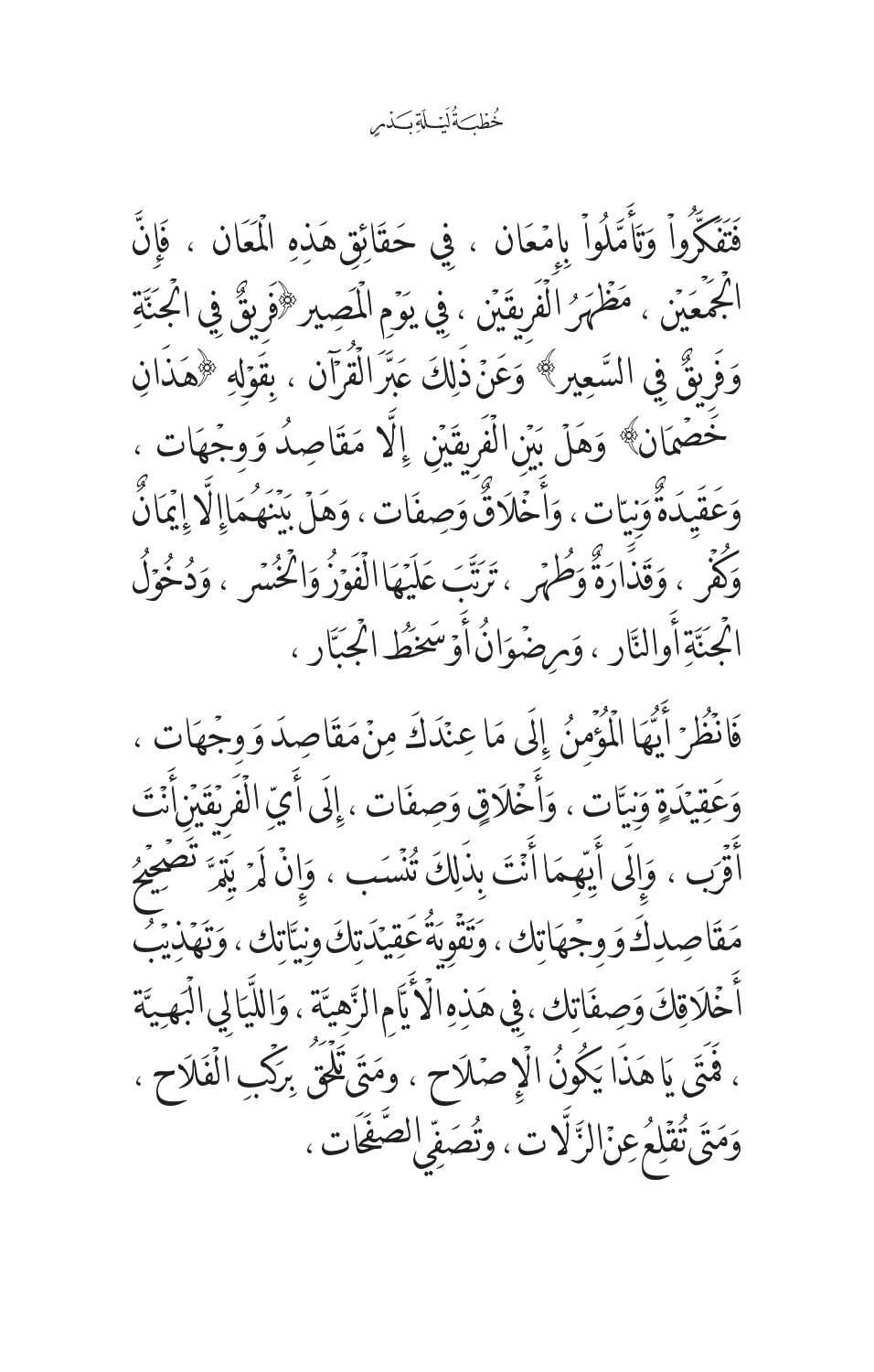Do you have the strength and audacity to meet Allah, the One, with one unforgiven sin? So how about numerous sins which have blackened your book? In what state will you be when you meet Him? How will you respond when He asks you? Have you not heard the statement of the one who Allah chose and sent: "*Woe to the one who reaches Ramaḍān and is not forgiven*"?

 $\mathscr{C}\blacktriangle$ 

So let this night be a night of reconciliation with your Lord, the One Whose knowledge encompasses everything you reveal and conceal. Perhaps He will turn to you and gaze upon you with the eye of His mercy. Perhaps He will be generous to you and be content with you. On the Day of Meeting perhaps He will show immense kindness to you.

 $x^2$ 

Prepare yourself to receive a gaze like the gaze the people of Badr received from the Lord of all people on this magnificent night. Prepare yourself with a true resolve and intention: to purify your heart; to earnestly act upon Allah's commands; to follow the Sunnah of the Messenger of Allah, His Chosen One; to sacrifice your soul and everything you possess for the sake of *lā ilāha ill'Allāh* and for the people of *lā ilāha ill'Allāh Muḥammad Rasūlullāh*.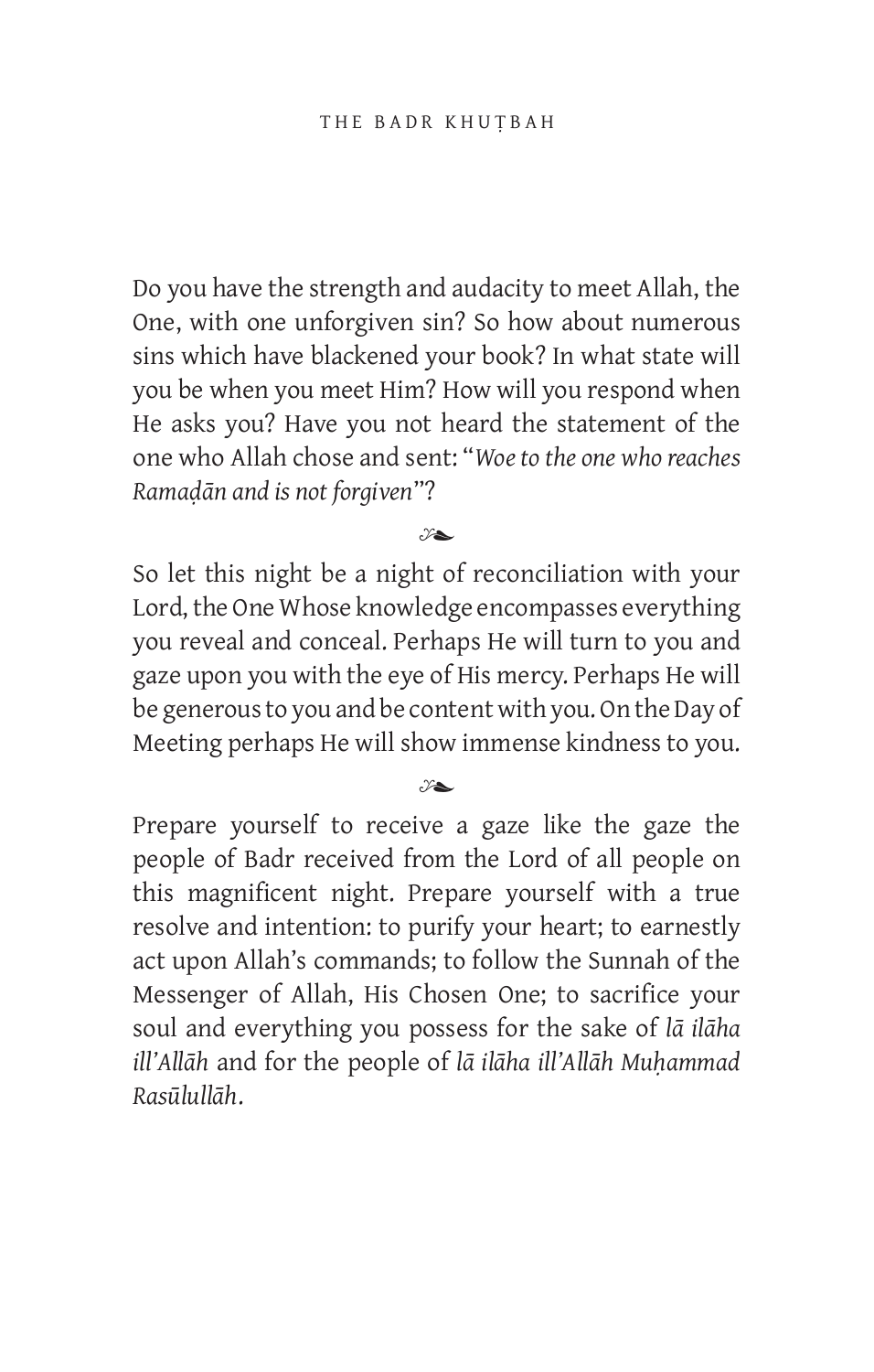خُطْكَةُلَيْلَةِكَدْس

أَتَفَوَى وَجَرَؤُعَلَ مُقَابَلَةِالَإِلَهِالْوَاحِدِ، بِذَنّبٍ غَيْرِمَغْفُوَرِ وَاحِد ، فَكَيْفَ إِذَاالذُّنُوبُ تَعَدَّدَتْ ، وَبِهَا الصَّحِيَفَةُ اسْوَدَّتْ ، كَيْفَ حَالُكَ عِنْدَالْمُقَابَلَة ، وَمَاجَوَابُكَ عِنْدَالْمُسَاءَلَة ، أَمَاسَمِعۡتَــ قَوۡلَ مَنۡاخۡتَارَهُ اللَّهُ وأَرۡسَلَهُ: (وَبِّلۡ لِمَنۡأَدۡرَكَ رَمَضَانَ ولَمَرْ يُغَفَرْلَه) ،

فَلْتَكُنَّ لَيَلْتُكَ هَذِهِ لَيَلَةَ الصُّلْمِ مَعَ مَوۡ لَاكِ ، ٱلَّذِي أَحَاطَ عِلْمَابِظَوَاهِرِكِ وَخَفَايَالِثِ ،عَسَى أَنْ يَتُوبَ عَلَيْك ، ونَظُرَ بِعَيْنِ رَحْمَتِهِ إِلَيْك <sup>ثلاثًا</sup> ، وِيَجُودُويَرْضَاك ، وِبِإِحْسَانِهِ الْعَظِيرِ يؤَمَرَالِلِّقَاءِ يَتَلَقَّالُتُ،

فَتَعَرَّضٌ لِنَظْرَةٍ بَدُرِيَّةٍ ، مِنْ رَبِّ الْبَرِيَّةِ ، فِي هَذِهِ اللَّيَلَةِ الْبَهِيَّةِ ، بِصِدُقِ الْعَرْمَةِوَالِنِّيَّةِ، فِي تَصَفِيَةِ السَّرِيَةِوَالطَّوِيَّةِ ، وَالْجِدِّفِي تَنْفِيذِوَتَطَبِيقِأَحْكَامِاللهِ ، وَاتِّبَاعِ سُنَّةِ رَسُولِ اللّهِ وَمُصَطَفَاه ، وبَذَلِ النَّفَسِ والنِّفِيسِ فِي نُصَرَةِ لَا إِلَهِ إِلَّا الله ، وَأَهَلٍ لَا إِلَه إِلَّااللَّهُ مُجَدَّّرَ رُسُولُ اللَّهِ ،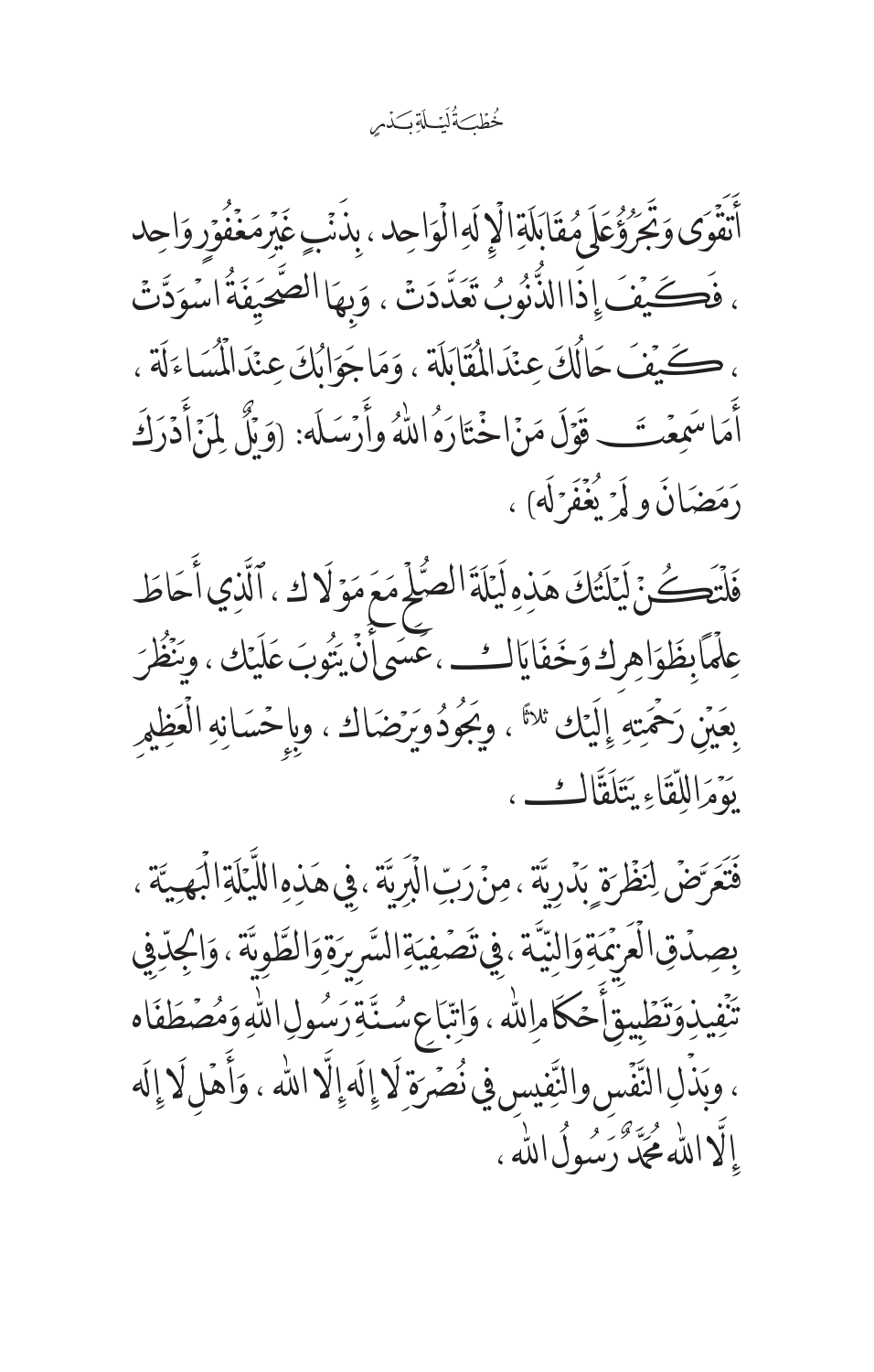O Allah, O Living, O Self-Existing, gaze upon us! O Allah, O Living, O Self-Existing, O Most Compassionate, O Most Merciful, gaze upon us! O Allah, O Living, O Self-Existing, O Most Generous, gaze upon us! O Allah, O Living, O Self-Existing, O Most High, O Most Great, gaze upon us! O Allah, O Living, O Self-Existing, O Limitless One, O Flawless One, gaze upon us! O Allah, O Living, O Self-Existing, O Lord of Majesty and Generosity, gaze upon us!

 $x_{\bullet}$ 

Gaze upon our mothers and fathers, our progeny and our relatives, those who have rights over us and those that we love. Gaze upon us as You gazed upon our masters, the noble people of Badr, by Your mercy, O Most Merciful!

 $x_{\bullet}$ 

Allow us to be with them when we are resurrected, bless us to be in their company, in the party of Your slave, the Chosen One, Your Prophet, the one who You selected, Your Intercessor, the one who is sought, Your Beloved, the one who You singled out, the Master of the People of the Heavens and Earth.

 $x_{\geq 0}$ 

O Allah, O Living, O Self-Existing! We turn to You on this night, in this gathering of ours, for the sake of the Ummah of Your Beloved, the Chosen One Muhammad. You know best what their state is and what has befallen them. So O Living, O Self-Existing, relieve their suffering and rectify their hearts.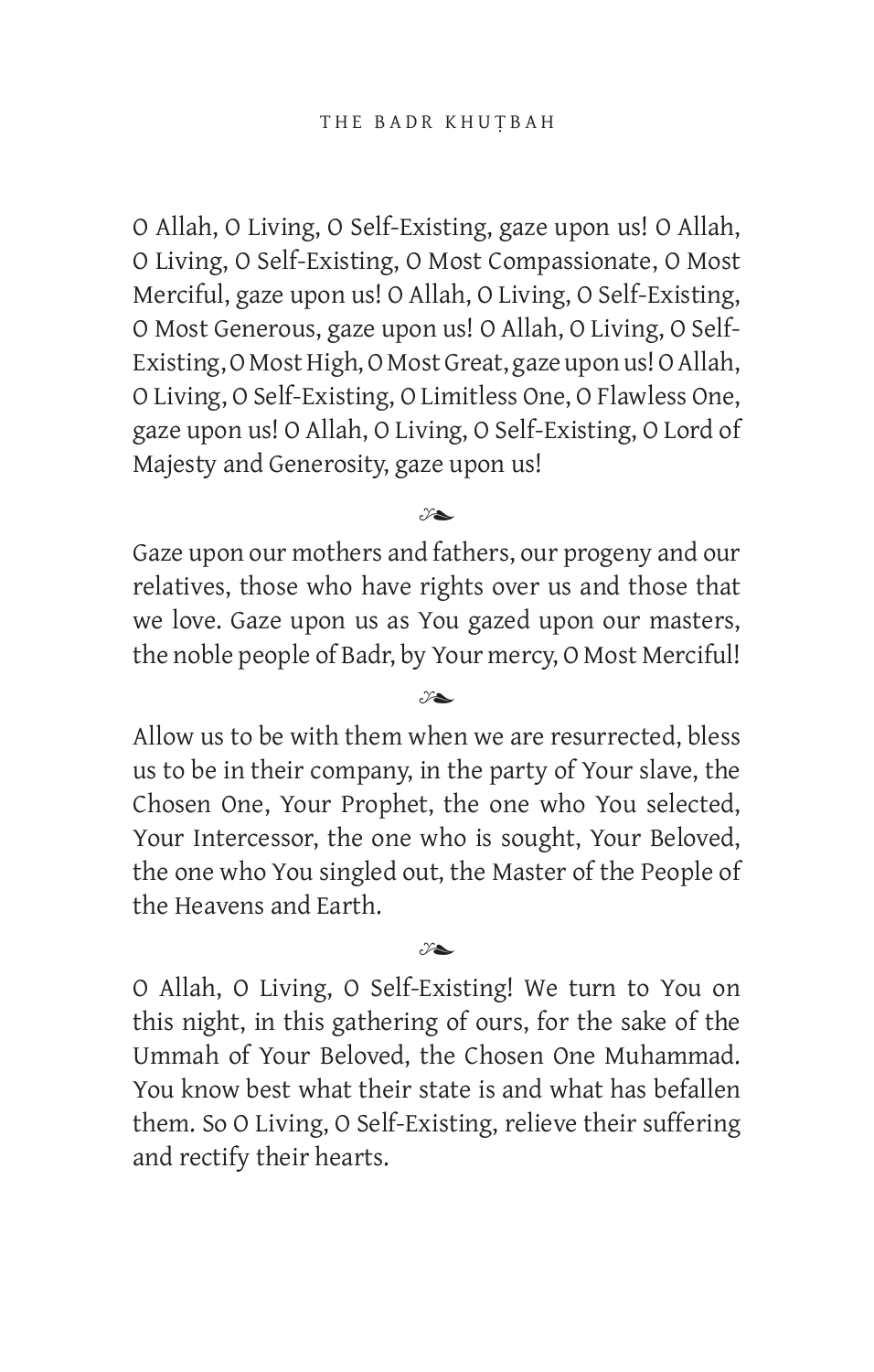خُطْكَ أَيْسَلَةِ كَذَم

ٱللَّهُمَّ يَاحَيُّ يَاقَيُومُ انْظُرْ إِلَيْنَا ، ٱللَّهُمَّ يَاحَنُّ يَاقَيُّومُ يَارَحْمْنُ مَا رَحِيمُ انْظُرْ إِلَيْنَا ، ٱللَّهُمَّ يَاحَيُّ يَاقِيُومُ يَاجَوَادُيَآكِمُ انْظُرْ إِلَيْنَا ، ٱللَّهُمَّ يَاحَيُّ يَاقَيُّومُ يَاعَلِيُّ يَاعَظِيمُ انْظُرْ إِلَيْنَا ، ٱللَّهُمَّ يَاحَيُّ يَاقَيُّومُ يَاوَاسِعُ يَاسَلامُ انْظُرْ إِلَيْنَا ، ٱللَّهُمَّ يَاحَيُّ يَاقَيُّومُ يَاذَا ايُجَلَالِ وَالْإِكْرَامِ انْظُرْ إِلَيْنَا ،

وَالَى آبَائِنَا وَأُمَّهَاتِنَا ، وَذُرِّبَّاتِنَا وَقُرَابَاتِنَا ، وَذَوِي الْحُقُوقِ عَلَيْنَا ، وَأَهۡلِمَوَدَّتِنَا ، (بِمَا نَظَرۡتَ بِهِ إِلَى سَادَاتِنَا أَهۡل بَدۡرِ الْأَكْمُ يُرَمِين ، بِرَحْمَتِكَ يَاأَرْحَرَ الرَّاحِمِينِ بَ<sup>لاثًا</sup>

وَاحْشُرْنَا فِي زُمِّرَتِهِم ، وَأَسْعِدْنَا ِبُمَرَافَقَتِهِمْ ، فِي زُمْرَةِعَبْدِكَ لْلُصۡطَفَى ، وَنَبِيّاكَ لَلۡجَنَّبَى ، وَشَفِيعِكَ الۡمُبۡنَمَى ، وَحَبِيۡبِكَ الْمُنْتَفَى ، سَيِّدِأَهْلِالاً رَضِ وسَيّدِأَهْلِالسَّمَاء ،

ٱللَّهُمَّ (ياحَيُّ ياقَيُّومُ)َّلاً ، نَتَوَجَّهُ إِلَيْكَ هَذِهِ اللَّيْلَةَ بِجَمْعِنَا هَذالِاً مَّةِ حَبِيْبِكَ الْمُصَطَفَى مُجَدّ ، وَأَنْتَ أَعْلَمُ بِأَحْوَالِهِمْ وَمَا نَزَلَ بِهِمْ ، (فَيَا حَيُّ يَا قَيُومُ فَرِّجْ كُوْمَهُمْ ، وَأَصْلِحْ قُلُوۡهِمَا ۚ "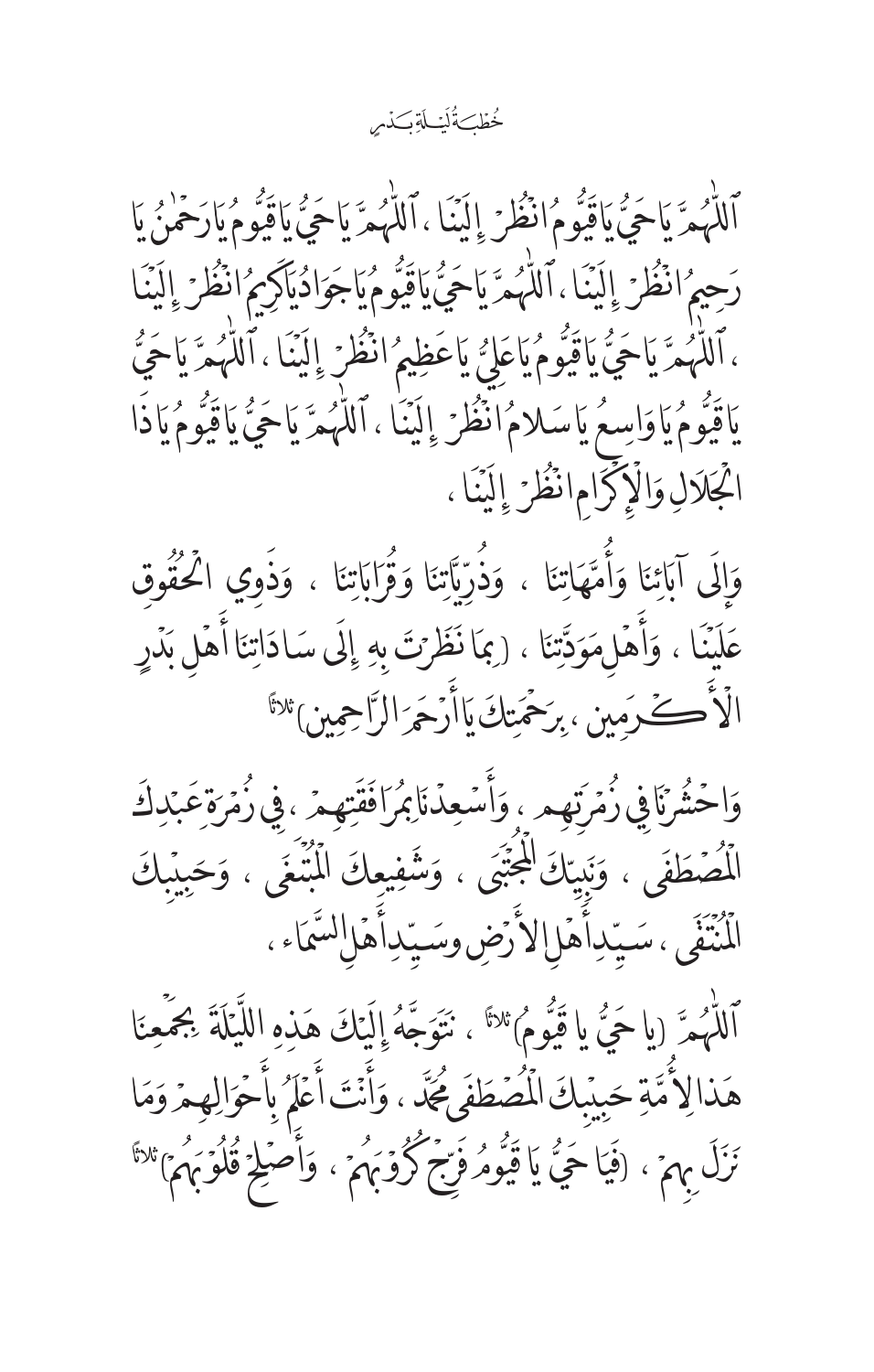O Living, O Self-Existing, unite them on the path of guidance. Bring harmony between them. O Living, O Self-Existing, remove the hardships that have befallen them, transform their states, raise the banner of Your Beloved our Master Muhammad among them and give them the ability to support his cause.

## $x_{\geq 0}$

O Allah, heal the sick among them, bless those who are suffering with wellbeing, free the captives among them, and defeat their enemies.

### $x^2$

O Allah, O Living, O Self-Existing, we ask You for quick relief, swift support, a mighty victory, and a clear opening.

#### $x^2$

O Allah, O Living, O Self-Existing, forgive us our past and future sins, complete Your blessings upon us, and guide us to the Straight Path.

### $x_{\geq 0}$

O Allah, do not send us forth from this gathering unless You have accepted us all and blessed us with Your pardon, with wellbeing and with Your subtle gifts; and with protection from all harm and evil in both abodes; and bestowed upon us all the good of this life, the Barzakh and the next life.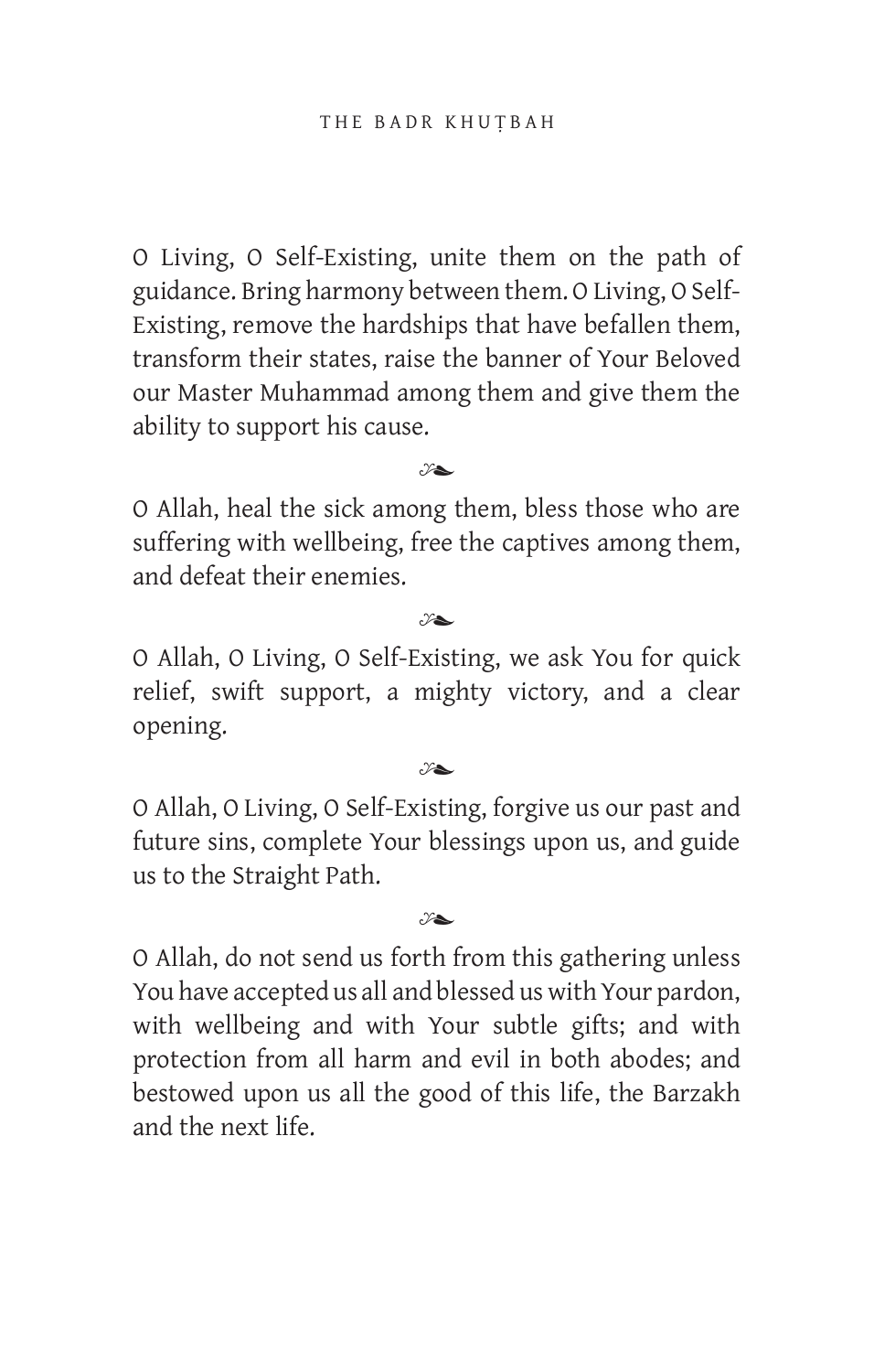خُطْكَ ُلَيْــلَةِ كَذْم

يَاجَيُّ يَاقَيُومُ اجْمَعَ عَلَىٰ لِلْهُدَى شَمَلَهُمْ ، وَأَلَّفْ ذَاتَ بَنْنِهِمْ ، مَاحَىُّ مَاقَيُّومُراكَشِيفْ الشَّدَائِدَعَنْهُمْ ، وَحَوّلْ أَحْوَالَهُمْ إِلَى أَحْسَنِ الْأَحْوَالِ ، وَأَظْهِرْ بِيَنَهُمْ رَايَةَ حَبِيْبِكَ سَيّدِنا كُجِّكَ، وَازْ زُقْهُ مِزْنَصَرَهَا،

ٱللْهُــمَّـ اشْفِــــه مَرْضــَـاهُمْ ، وعَافِـــه مُبْــتَلاهُمْ ، وفُلُّ أُسۡ رَاهُمۡ ٰ واخۡنُدَلَـــ أَعۡدَاءَهُمۡ ٰ ﴾

ٱللْهُ حَرَّ يَاحَىُّ يَاقَيُّومُ، نَسَأَلُكَ فَرَجَكَ الْقَرَبِ ، وَغِيَاثَكَ الْعَاجِلِ، وَنَصَرَكَ الْعَزِيزِ ، وَفَخَّكَ الْمُبِيْنِ ،

ٱللَّهُمَّ يَاحَيُّ يَاقَيُّومُ، ٱغْفِرْلَنَامَا تَقَدَّمَصِنَّذُنُوشَاوَمَا تَأَخَّر ، وَأَثْمِمْ نِعْمَتَكَ عَلَيْنَا ، وَاهْدِنَاالْصِّرَاطَالْمُسْتَقِيمِ ،

ٱللْهُــمَّ لَا صَرَفْتَـنَامِنۡ مَجۡـمَعۡنَاهَذَاإِلَّا مَقۡبُوۡلِنۡنَأَجۡمَعِیۡنِ ، وَالْعَفُووَالْعَافِيَةِ وَالْأَلْطَافِ مَشْمُولِيْنِ ، وَمِنْ جَمِيعِ الْأَسْوَاءِ وَالْآفَاتِ فِي الدَّارَيِّن مَحْفُوظِيِّن ، وَكَيْرَاتِ الدُّنْيَا وَالْبَرْزَخ وَالْآخِرَةِ حَائِزَتَنِ ،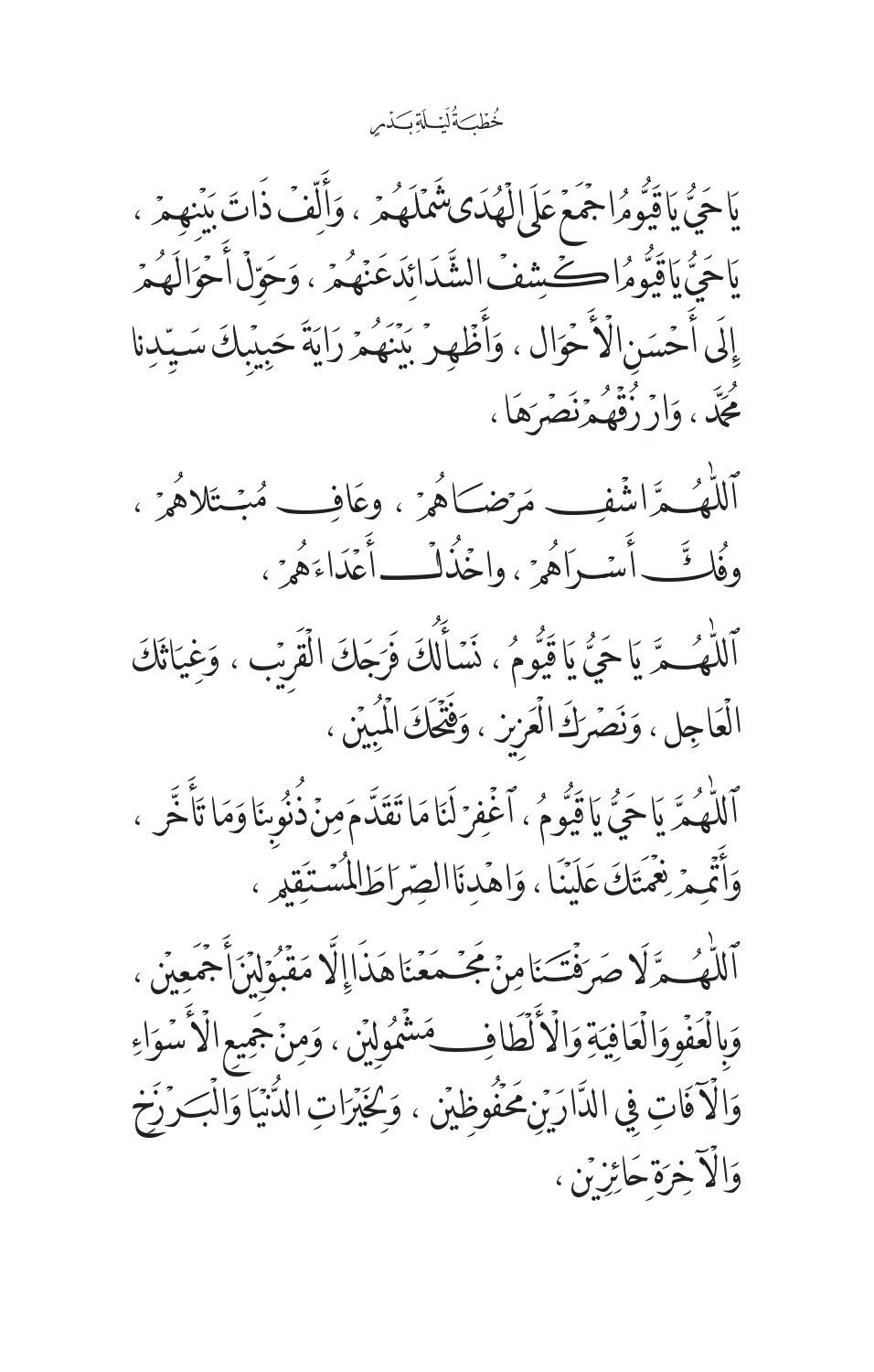We ask You for this by the blessings and status of Your slave and beloved, the Trustworthy One, the Chosen One, Muhammad, the Master of the Messengers; by the noble People of his Cloak: ʿAlī b. Abī Ṭālib, Fāṭimah al-Zahrā', al-Ḥasan and al-Ḥusayn and all his sons and daughters and his progeny and the pure people of his Household;

 $x_{\geq 0}$ 

by Khadījah al-Kubrā, ʿĀ'ishah al-Riḍā and all the Mothers of the Believers, the Rightly Guided Caliphs, the people of Badr, Uḥud, those who pledged their allegiance at al-ʿAqabah and those who attained Allah's pleasure by pledging their allegiance at al-Ḥudaybiyah and all the noble Companions, all those who are in his presence from among the Prophets and Messengers, the angels who have been drawn near and all of Allah's pious slaves.

May Allah's prayers and peace be upon him and upon them all and upon us along with them by Your mercy, O Most Merciful! *Transcendent is your Lord, the Lord of Might, beyond the false things that they ascribe to Him. Peace be upon the Messengers. All praise be to Allah, Lord of the Worlds*.

 $x_{\bullet}$